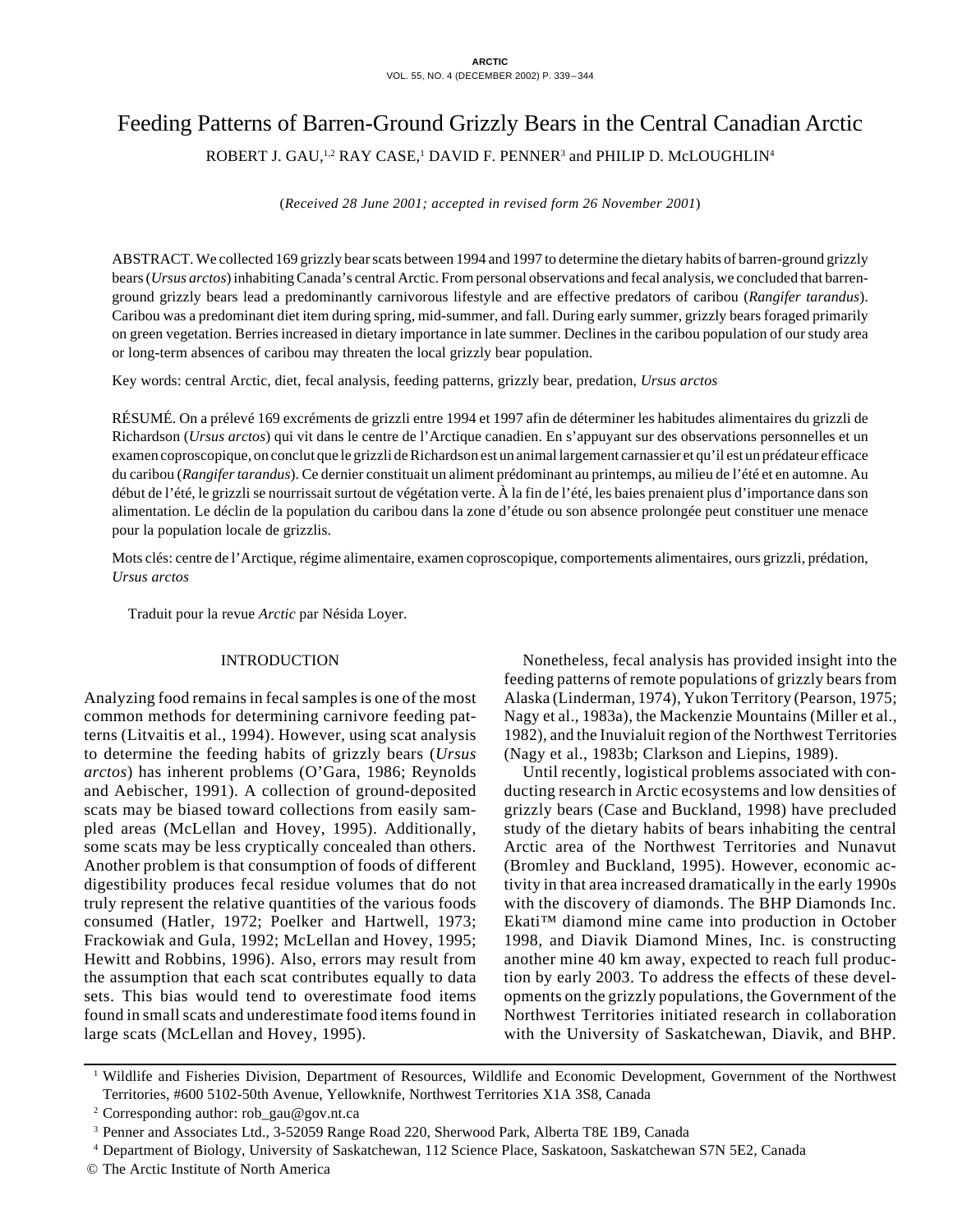One study objective was to use fecal analyses to examine the food habits of this previously unstudied population of grizzly bears. However, because of the limitations of fecal analyses in accurately reflecting dietary habitats, we also present data from personal observations of grizzly bear feeding patterns.

# STUDY AREA AND METHODS

From 1994 through 1997, we collected feces from grizzly bears in a study area approximately 40 000 km2 in the central Arctic of mainland Northwest Territories and Nunavut (Fig. 1). Collection efforts were concentrated around the Lac de Gras area (64˚30*'*N, 110˚30*'*W), approximately 300 km northeast of Yellowknife, Northwest Territories.

Fecal samples were usually gathered within 48 hrs of deposition, as they were collected from areas where a bear had been observed defecating, areas where bears had been present within 24–48 hrs, or directly from the rectum of tranquilized grizzly bears. Scats were bagged, frozen in the field, and stored at -20˚C until analysis. The opportunity to collect samples from tranquilized bears and scats deposited on the ground came from other phases of our research efforts (BHP Diamonds, 1997; Gau, 1998; Penner and Associates, 1998; Gau and Case, 1999; Gau et al., 1999; McLoughlin et al., 1999, 2002; McLoughlin, 2000; Gau and Case, 2002). Personal observations were tabulated during our daily tracking flights (scheduled whenever aircraft became available) to track radio-collared grizzly bears. Ground investigations of caribou (*Rangifer tarandus*) carcasses were conducted to determine whether the death was natural or the result of predation.

Each sample bag was thawed, and water was added to moisten the scat. Individual scats were then placed in their own glass beakers. The beakers were filled with fresh water, and the scats were broken up and mixed. Food remains were placed into a convectional drying oven (Fisher Isotemp, Series 200) and dried at 100˚C for 24 hrs. Each beaker was then refilled with fresh water and returned to the oven for a second 24 hr period. Food items were then removed, spread across a paper towel, and left to air-dry further if needed.

The food remains in each scat sample were placed in enamel trays and separated according to the finest taxonomic resolution possible using laboratory reference collections. To estimate the volume and occurrence of diet items, a plastic grid was placed on top of the tray and percent cover of each item was visually estimated. The mean proportion of each food item was then calculated for each month and expressed as a percentage.

Observed changes in vegetation helped define our season parameters. Spring extended from the time bears emerged from winter dens (early to mid-May) until 15 June; most of the vegetation was in a brown pre-emergent state after snowmelt. Early summer (16 June to 6 July) had a vegetative landscape characterized by an even mixture of old brown vegetation from the year before and new growth. Midsummer (7 July to 5 August) was characterized by a fully green vegetative landscape. Late summer (6 to 31 August) coincided with the ripening of berries. Autumn extended from 1 September until bears denned (in mid to late October) and was characterized by the changing colour of the tundra shrub layer as it prepared for winter dormancy.

Fecal correction factors (Hewitt and Robbins, 1996) and other elements (e.g., importance factors; Mealey, 1980) that estimate the relative merit of different foods apparent in bear feces are useful, but can add spurious elements to the interpretation of a grizzly bear's diet (Jacoby et al., 1999). Thus, without digestibility and metabolism data for the specific foods we found, we chose not to employ correction factors to interpret feeding patterns. Also, we made no systematic attempts to determine seasonal availability of animal or plant foods during our study.

# RESULTS

Undigested portions of food found in feces were visually estimated as volumes (Table 1). Birds, fish, lowvolume vegetation, and microtine rodents were grouped in a miscellaneous category. Miscellaneous food items consisted of ptarmigan (*Lagopus* spp.; 4% volume, 10% frequency) and northern red-backed vole (*Clethrionomys rutilus*; 1% volume, 3% frequency) in spring; longnose sucker (*Catostomus catostomus*), unidentified fish remains (2% volume, 24% frequency) and ptarmigan (1% volume, 10% frequency) in early summer; bearberry (*Arctostaphylos alpina*; 4% volume, 7% frequency) in late summer; and bearberry (1% volume, 3% frequency) and soapberry (*Shepherdia canadensis*; 1% volume, 3% frequency) in autumn.

We excluded from the analysis items considered to have been ingested incidentally and items that had total volumes of less than 1%. These included Labrador tea (*Ledum decumbens*), dwarf birch (*Betula glandulosa*), northern pintail (*Anas acuta*), green-winged teal (*A. crecca*), arctic hare (*Lepus arcticus*), northern collared lemming (*Dicrostonyx groenlandicus*), grizzly bear hair, moss (*Lycopodium* spp.), willow (*Salix* spp.), Lapland rosebay (*Rhododendron lapponicum*), and Diptera larvae, as well as unidentifiable wasps or other insects, unidentifiable grasses, garbage, dirt, rocks, and sand.

Of the 169 scats collected, 60 were obtained from tranquilized bears. Fourteen of the 60 scats collected by induced defecation were dark red-brown in colour and liquid to tar-like in consistency, with some caribou hair present. A loose and runny scat has been reported in carnivores to be the first type deposited after a meal composed primarily of fresh meat and blood (Floyd et al., 1978; Pritchard and Robbins, 1990). When such scats were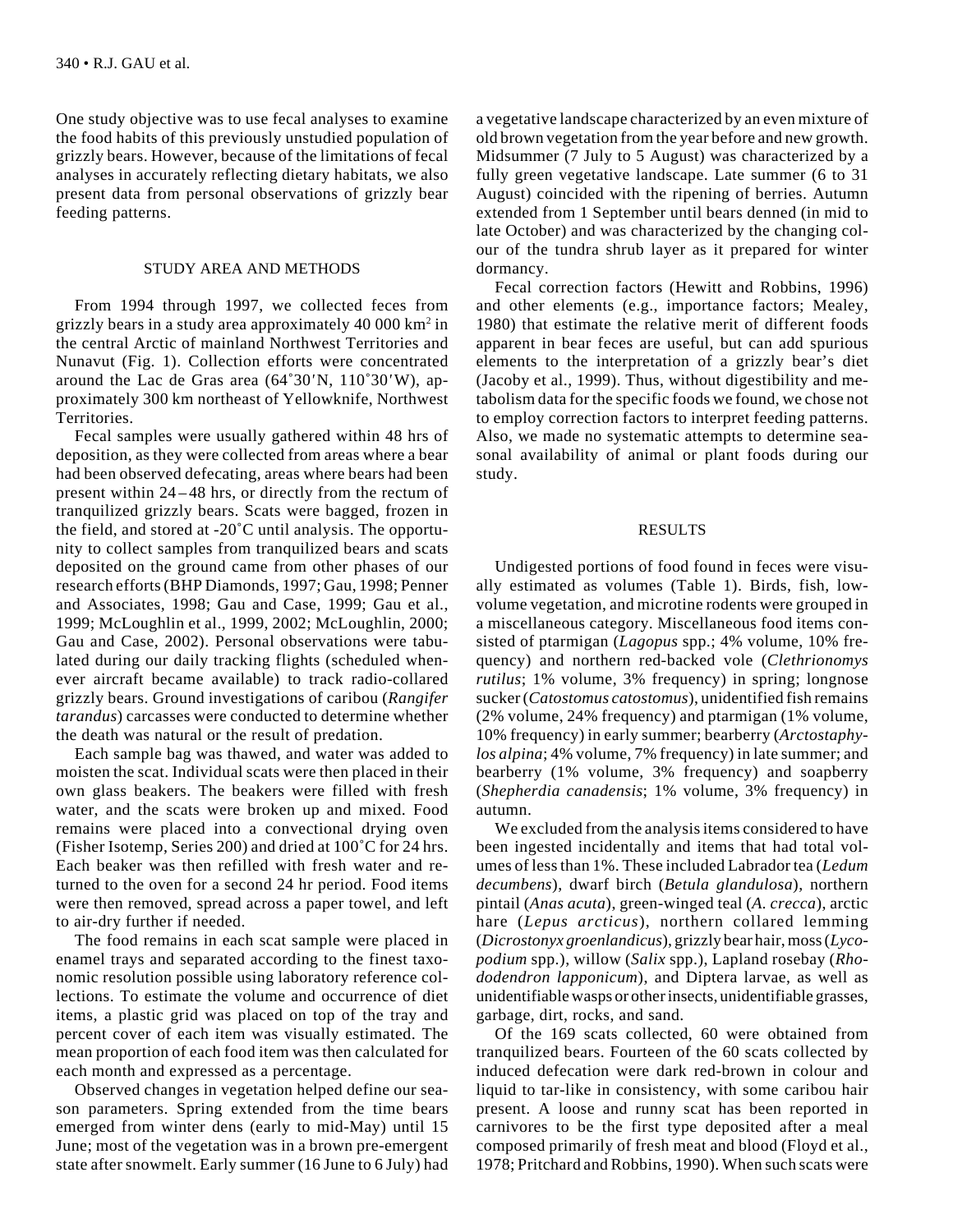

FIG. 1. The study area (shaded) where feces of barren-ground grizzly bears were collected in the central Arctic of the Northwest Territories and Nunavut between 1994 and 1997.

found at caribou carcass sites, we considered their loose consistency as evidence of a recent caribou predation event. Unfortunately, these scats were not collected because they were often partially absorbed by the ground or deposited in an area where surrounding rocks or vegetation had partially dispersed the scat.

Personal observations of barren-ground grizzly bears between 1994 and 1997 suggested that they were effective predators of caribou. During daily visual relocations of radio-collared individuals, we observed grizzlies on 136 caribou kill sites, all apparently their own, as determined by the presence of loose-consistency scats and the age of the carcass (often found within 24 hrs). Additionally, bears were observed at 13 sites where they had either usurped caribou carcasses of other predators or fed upon carrion resulting from natural deaths. We also observed

bears chasing caribou on 15 occasions; however, none of these chases led to successful kills.

# DISCUSSION

Upon den emergence, barren-ground grizzly bears fed on caribou of the Bathurst herd as they migrated north to their coastal calving grounds. Overwintered berries were consumed to a lesser extent in the spring. In early summer, when caribou were scarce in our study area, emergent shoots of horsetails (*Equisetum* spp.), Arctic cotton grasses (*Eriophorum* spp.), and sedges (*Carex* spp.) appeared in the diet. As mixed, post-calving herds of caribou moved south through the study area in mid-summer, caribou again became a primary staple for bears. As grizzly bears in our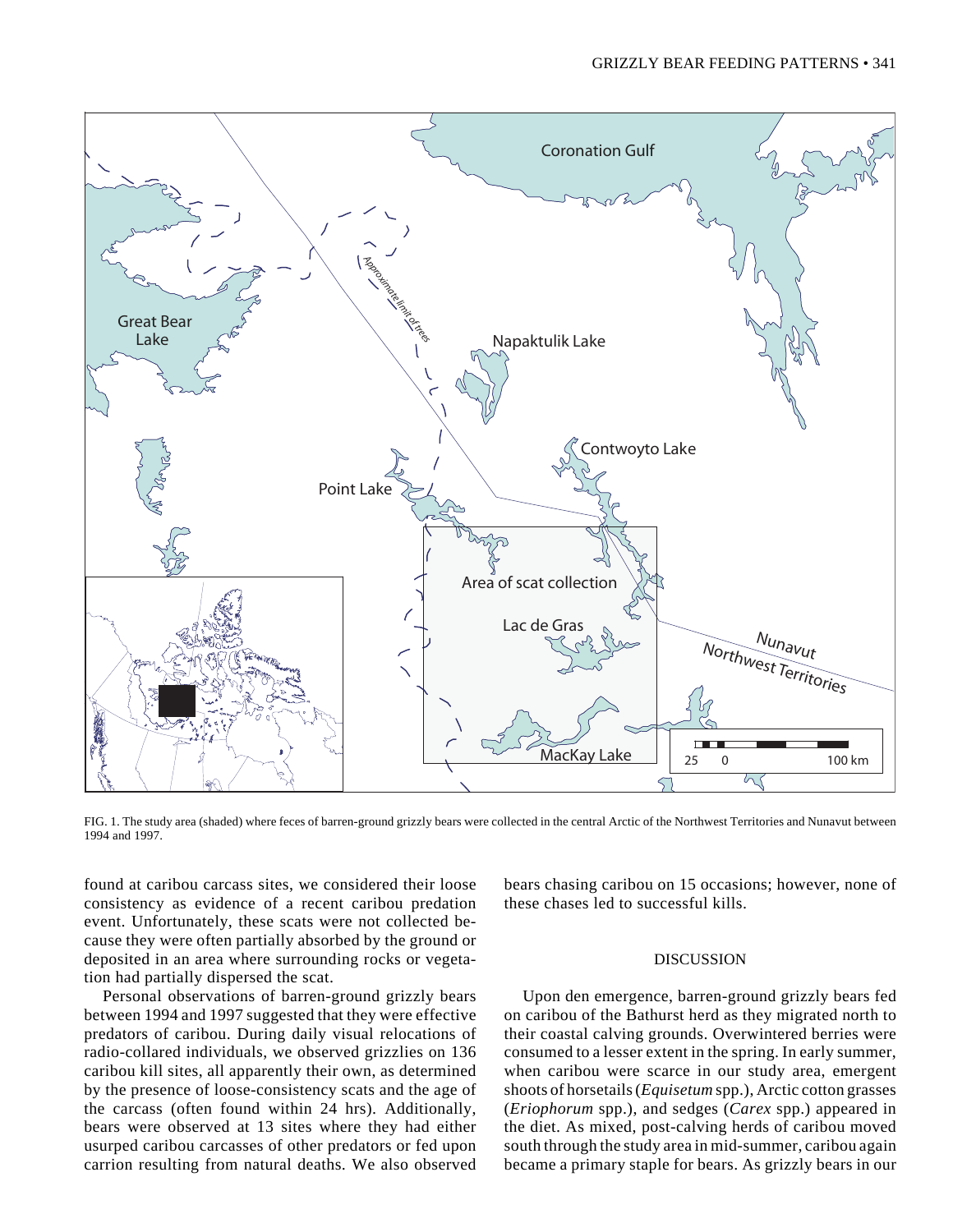| Season       | n  | Caribou | Arctic<br>Ground Squirrel | Horsetail | Sedge  | Arctic Cotton Crowberry |         | Cranberry | Blueberry | Miscellaneous |
|--------------|----|---------|---------------------------|-----------|--------|-------------------------|---------|-----------|-----------|---------------|
| Spring       | 30 | 61 (80) | 8(30)                     |           | 2(10)  | 3(20)                   | 13 (60) | 5(63)     | 3(30)     | 5(13)         |
| Early summer | 21 | 8 (10)  |                           | 37(62)    | 35(57) | 16(43)                  |         | (33)      |           | 3(33)         |
| Mid-summer   | 36 | 36(47)  | 6(14)                     | 33(44)    | 8 (14) | 7 (11)                  | 4(22)   | 5(25)     | 1(17)     |               |
| Late summer  | 15 | 39 (53) | 8 (13)                    |           | 7(7)   |                         | 33 (73) | 1(27)     | 8(53)     | 4(7)          |
| Autumn       | 67 | 76 (93) | 10(25)                    |           | 3(6)   | 2(6)                    | 4(22)   | 2(25)     | (9)       | 2(6)          |

TABLE 1. Percent volume and percent occurrence (in parentheses) of food items in barren-ground grizzly bear scats classified by season and collected from the central Canadian Arctic between 1994 and 1997.

study area became hyperphagic in late summer (Gau, 1998), a discernible shift was noticed: more berries (crowberry, *Empetrum nigrum*; blueberry, *Vaccinium uliginosum*; cranberry, *V. vitis-idaea*; and bearberry) were consumed at that time than in all other seasons combined. However, caribou was still evident in the late summer diet. While Welch et al. (1997) noted some constraints to the importance of berries in the diet of bears, Rode and Robbins (2000) noted that consuming a mixed diet when berries ripen can be an optimal process to reduce the energy cost of maintenance. The autumn diet of grizzly bears was similar to their spring diet. Grizzly bears in autumn fed primarily on caribou during pre-rut and rutting movements near Lac de Gras and on caribou moving through the area during their migration south to the tree line for winter (Fig. 1). Additionally, Arctic ground squirrels (*Spermophilus parryii*) frequently occurred as a food item in spring, mid-summer, late summer, and autumn.

Most researchers have reported that grizzly bears in the Yukon and western Northwest Territories are predominantly herbivorous, and their predation is opportunistic (Pearson, 1975; Miller et al., 1982; Nagy et al., 1983a, b; Bromley, 1988; MacHutchon, 1996). However, a predominantly carnivorous lifestyle for certain grizzly bear populations is not unusual (Bergerud and Page, 1987; Hamilton and Bunnell, 1987; Boertje et al., 1988; Barnes, 1990; Adams et al., 1995). In fact, some researchers have detailed specific predation events by grizzly bears in the Canadian Arctic on muskox (*Ovibos moschatus*), caribou, ringed seal (*Phoca hispida*), and even young polar bears (*U. maritimus*; Gunn and Miller, 1982; Case and Stevenson, 1991; M.K. Taylor, pers. comm. 1991). Our results indicate that caribou are an important food for barren-ground grizzly bears in the central Canadian Arctic.

Additionally, the tissues of consumers occupying high trophic levels are often enriched with stable nitrogen isotopes (see reviews by DeNiro and Epstein, 1981; Peterson and Fry, 1987; Hobson, 1999; Kelly, 2000). For example, Hilderbrand et al. (1999) reported stable nitrogen isotope values from 3.2‰ to 5.8‰ for brown bears where marine dietary content was minimal and plant matter exceeded terrestrial meat in the diet. Jacoby et al. (1999) reported values from 6.8‰ to 9.1‰ for brown bears where terrestrial animals exceeded plant matter in the diet. Blood sampled from some of the same bears we investigated had a mean stable nitrogen isotope value of 7.8‰ (n = 43; see Gau, 1998). A value of 7.8‰ falls within the 6.8‰ to 9.1‰ range reported by Jacoby et al. (1999) where terrestrial animals exceed plant matter in the diet, and seemingly supports our findings that caribou are important to the diet of barren-ground grizzly bears. However, comparisons of isotope studies between ecosystems should be interpreted with caution (Hobson et al., 2000).

## **CONCLUSIONS**

It is likely that the effects of human activity on caribou and grizzly bears in the central Arctic of the Northwest Territories and Nunavut will manifest themselves in many ways. However, while effects from an individual development may be relatively easy to predict, cumulative effects will be considerably more difficult to predict and measure in the central Arctic landscape. The large land area, large species ranges, many ecologically linked species, poorly understood species/habitat relationships, jurisdictional overlap, and rapidly expanding human activity (particularly the establishment of multiple diamond mines and transportation corridors) will be some basic issues regulators will have to manage. Regulatory agencies should particularly ensure that human activity in the area does not significantly alter the health or migration pathways of caribou. Declines in the caribou population, or long-term absences of caribou, could negatively affect the body size, reproductive success, and population density of the grizzly bear population within our study area (Hilderbrand et al., 1999). We recommend ongoing monitoring of grizzly bear diets, since a significant disturbance to area bears or bear habitat may cause changes in their diet. Such a monitoring program would require the long-term commitment of stakeholders across the area and must be able to control for natural variation in grizzly bear diets.

## ACKNOWLEDGEMENTS

Funding for our research was supplied by the Government of the NWT Department of Resources, Wildlife, and Economic Development; the University of Saskatchewan; the West Kitikmeot/ Slave Society; Indian and Northern Affairs Canada; BHP Diamonds Inc.; Rescan Environmental Services Ltd.; Diavik Diamond Mines Inc.; Monopros Limited; the Nunavut Wildlife Management Board;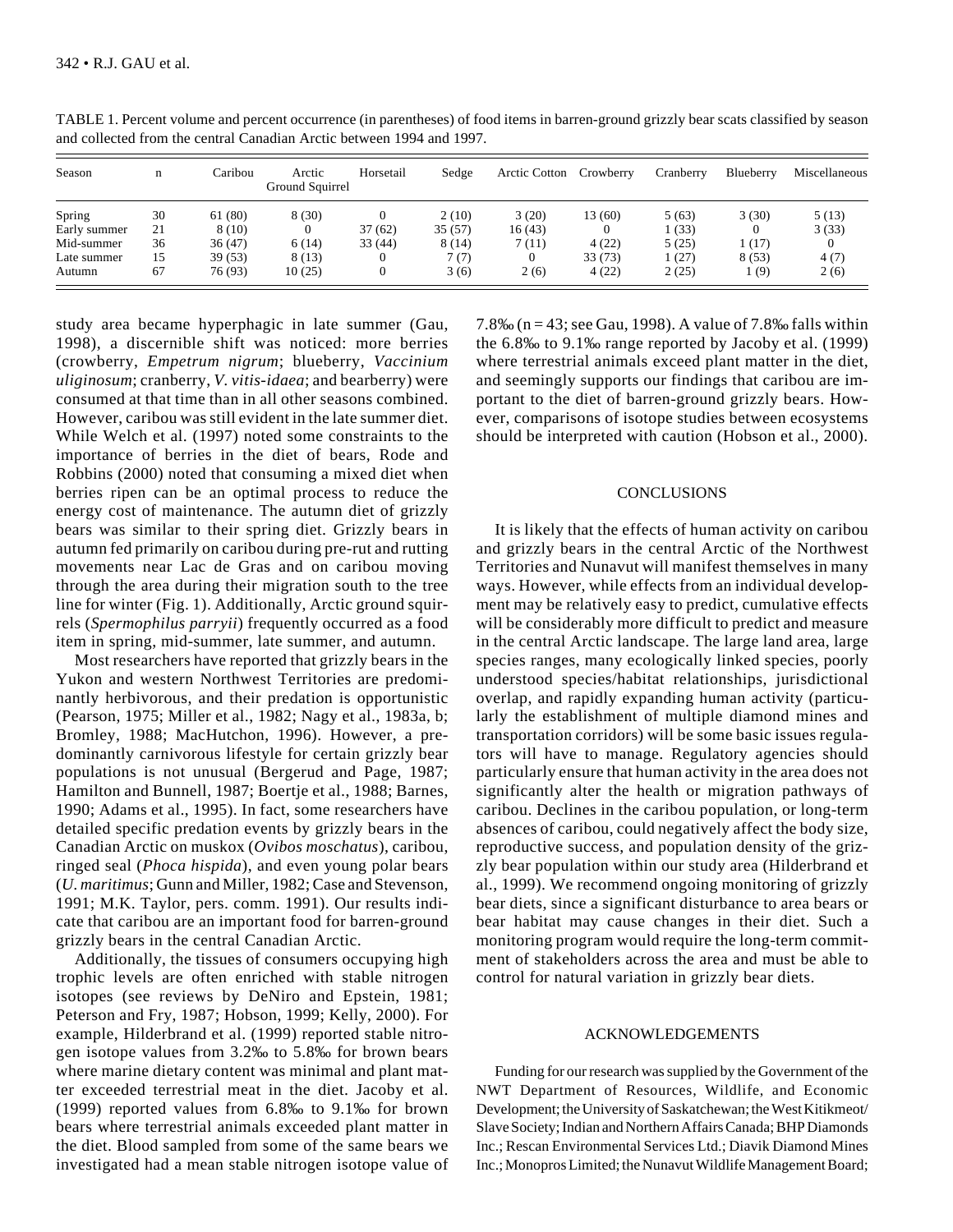the Northern Scientific Training Program; and the Polar Continental Shelf Project (no. 01298). RJG was supported by the Science Institute of the Northwest Territories James M. Harrison Bursary and the Canadian Wildlife Foundation Orville Erickson Memorial Scholarship. DFP was supported by Diavik Diamond Mines Inc. PDM was supported by two NSERC Industrial Postgraduate Scholarships in conjunction with Rescan Environmental Services Ltd. and Axys Environmental Consulting Ltd. (in partnership with Diavik Diamond Mines Inc.). Thank you to P. Hogg and J. Witteman for granting us full and unrestricted access to the archived BHP Diamonds Inc. grizzly bear data. We gratefully acknowledge the assistance in the collection of fecal samples by D. Cluff, F. Messier, N. Doctor, F. Martin, M. Svoboda, D. Panayi, D. Olesen, V. Banci, T. George, and B. Drybones. J. Obst and S. Moore assisted in analysis of fecal samples. The authors also thank the three reviewers who improved an earlier version of this manuscript.

#### REFERENCES

- ADAMS, L.G., SINGER, F.J., and DALE, B.W. 1995. Caribou calf mortality in Denali National Park, Alaska. Journal of Wildlife Management 59:584–594.
- BARNES, V.G. 1990. The influence of salmon availability on movements and range of brown bears on southwest Kodiak Island. International Conference on Bear Research and Management 8:305–313.
- BERGERUD, A.T., and PAGE, R.E. 1987. Displacement and dispersion of parturient caribou as antipredator tactics. Canadian Journal of Zoology 65:1597–1606.
- BHP DIAMONDS INC. 1997. 1996 wildlife studies, BHP Diamonds Inc., Lac de Gras, NWT. Unpublished technical report prepared by V. Banci and S. Moore, Rescan Environmental Services Ltd, Yellowknife, Northwest Territories. Available from BHP Diamonds Inc., #1102, 4920 52nd Street, Yellowknife, Northwest Territories X1A 3T1, Canada. 161 p.
- BOERTJE, R.D., GASAWAY, W.C., GRANGAARD, D.V., and KELLEYHOUSE, D.G. 1988. Predation on moose and caribou by radio-collared grizzly bears in east central Alaska. Canadian Journal of Zoology 66:2492–2499.
- BROMLEY, M. 1988. The status of the barren-ground grizzly bear (*Ursus arctos horribilis*) in Canada. Yellowknife, Northwest Territories: Department of Renewable Resources. 65 p.
- BROMLEY, M., and BUCKLAND, L. 1995. Biological information for the Slave Geological Province. Yellowknife, Northwest Territories: Department of Renewable Resources. 39 p.
- CASE, R., and BUCKLAND, L. 1998. Reproductive characteristics of grizzly bears in the Kugluktuk area, Northwest Territories, Canada. Ursus 10:41–47.
- CASE, R., and STEVENSON, J. 1991. Observation of barrenground grizzly bear predation on muskoxen in the Northwest Territories. The Canadian Field-Naturalist 105:105 – 106.
- CLARKSON, P.L., and LIEPINS, I.S. 1989. Inuvialuit wildlife studies: Grizzly bear research progress report 1988-1989. Technical Report 8. Inuvik, Northwest Territories: Wildlife Management Advisory Council. 25 p.
- DeNIRO, M.J., and EPSTEIN, S. 1981. Influence of diet on the distribution of nitrogen isotopes in animals. Geochimica et Cosmochimica Acta 45:341–351.
- FLOYD, T.J., MECH, L.D., and JORDAN, P.A. 1978. Relating wolf scat content to prey consumed. Journal of Wildlife Management 42:528–532.
- FRACKOWIAK, W., and GULA, R. 1992. The autumn and spring diet of brown bear in the Biesczady Mountains of Poland. Acta Theriologica 37:339–344.
- GAU, R.J. 1998. Food habits, body condition, and habitat of the barren-ground grizzly bear. M.Sc. thesis, University of Saskatchewan, Saskatoon. 77 p.
- GAU, R.J., and CASE, R. 1999. Evaluating nutritional condition of grizzly bears with select blood parameters. Journal of Wildlife Management 63:286–291.
- -. 2002. Evaluating nutritional condition of grizzly bears via 15N signatures and insulin-like growth factor-I. Ursus 13: 153–159.
- GAU, R.J., KUTZ, S., and ELKIN, B.T. 1999. Parasites in grizzly bears (*Ursus arctos*) from the central Canadian Arctic. Journal of Wildlife Diseases 35:618– 621.
- GUNN, A., and MILLER, F.L. 1982. Muskox bull killed by a barren-ground grizzly bear, Thelon Game Sanctuary, N.W.T. Arctic 35:545–546.
- HAMILTON, A.N., and BUNNELL, F.L. 1987. Foraging strategies of coastal grizzly bears in the Kimsquit River valley, British Columbia. International Conference on Bear Research and Management 7:187–197.
- HATLER, D.F. 1972. Food habits of black bears in interior Alaska. Canadian Field-Naturalist 86:17–31.
- HEWITT, D.G., and ROBBINS, C.T. 1996. Estimating grizzly bear food habits from fecal analysis. Wildlife Society Bulletin 24: 547–550.
- HILDERBRAND, G.V., SCHWARTZ, C.C., ROBBINS, C.T., JACOBY, M.E., HANLEY, T.A., ARTHUR, S.M., and SERVHEEN, C. 1999. The importance of meat, particularly salmon, to body size, population productivity, and conservation of North American brown bears. Canadian Journal of Zoology 77:132–138.
- HOBSON, K.A. 1999. Tracing origins and migration of wildlife using stable isotopes: A review. Oecologia 120:314–326.
- HOBSON, K.A., McLELLAN, B.A., and WOODS, J.G. 2000. Using stable carbon ( $\delta^{13}$ C) and nitrogen ( $\delta^{15}$ N) isotopes to infer trophic relationships among black and grizzly bears in the upper Columbia River basin, British Columbia. Canadian Journal of Zoology 78:1332–1339.
- JACOBY, M.E., HILDERBRAND, G.V., SERVHEEN, C., SCHWARTZ, C.C., ARTHUR, S.M., HANLEY, T.A., ROBBINS, C.T., and MICHENER, R. 1999. Trophic relations of brown and black bears in several western North American ecosystems. Journal of Wildlife Management 63:921–929.
- KELLY, J.F. 2000. Stable isotopes of carbon and nitrogen in the study of avian and mammalian trophic ecology. Canadian Journal of Zoology  $78:1-27$ .
- LINDERMAN, S. 1974. Ground tracking of Arctic grizzly bears. Juneau: Alaska Department of Fish and Game. 25 p.